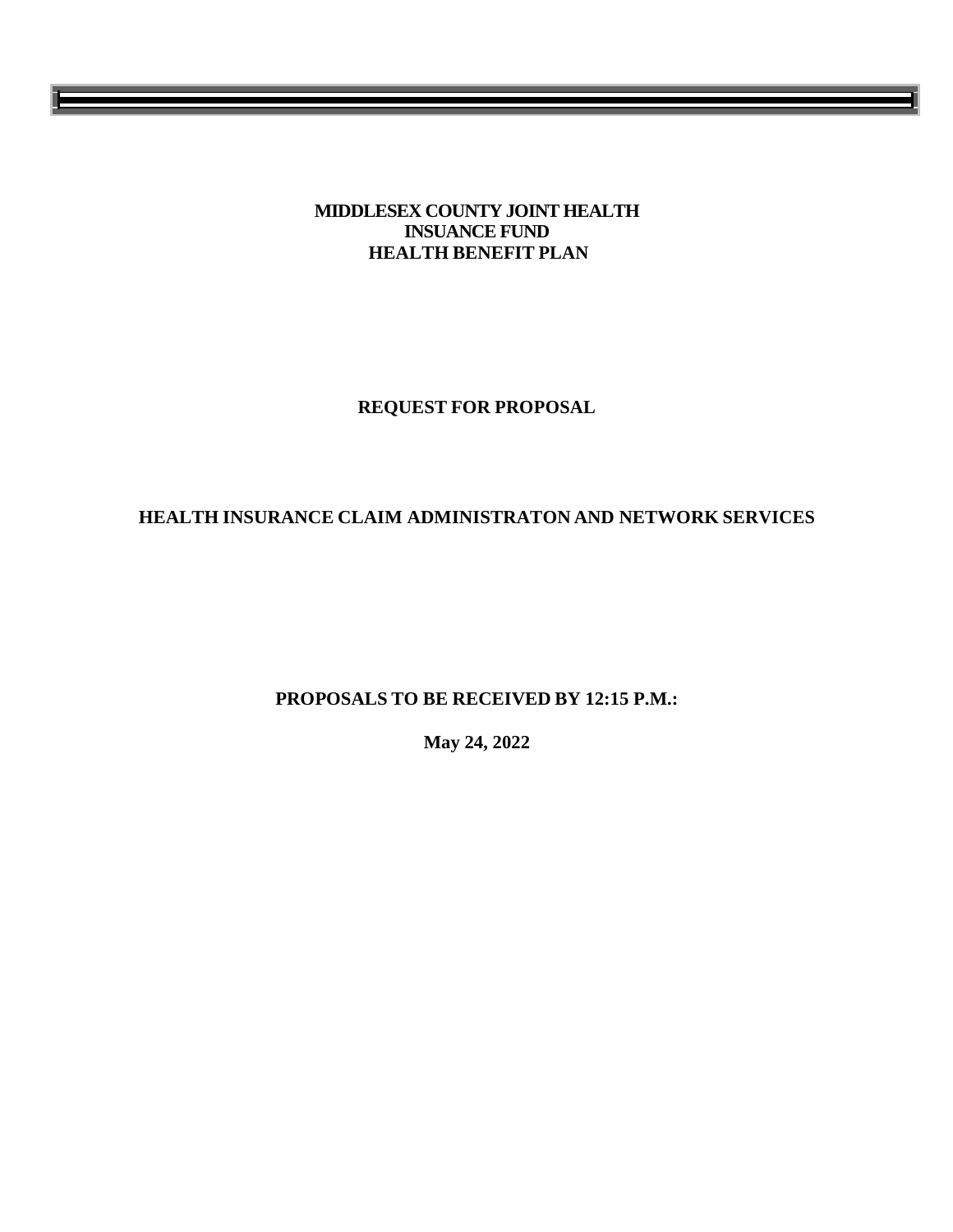# **I. SCOPE OF WORK**

# **A. OVERVIEW GENERAL SCOPE OF WORK**

# **MCJHIF OVERVIEW**

The Middlesex County Joint Health Insurance Fund (MCJHIF) is, as the name implies, a Joint Health Insurance Fund subject to the regulations as outlined by the NJ Department of Banking and Insurance. Middlesex County is in Central New Jersey, north of Trenton and south of Newark. The County building is in New Brunswick, NJ.

MCJHIF currently consists of seven independent entities. There are a total of 2550 active employees, and 1,840 retirees. Participating entities include:

- *Middlesex County Administration*
- *Middlesex County Board of Social Services*
- *Middlesex County Utilities Authority*
- *Middlesex County Improvement Authority*
- *Roosevelt Care Center*
- *Middlesex County College*
- *Middlesex County Mosquito Commission*

There have been no new entities joining the fund and no entities leaving the fund for the most recent 10 years. It is anticipated that there will be no changes to the MCJHIF over the next year as well. There are three carriers currently providing claim administration on a self-funded basis and one conventionally funded option. The plans and breakout of covered lives are as follows:

- *Aetna HMO (431 Active, 370 Retired)*
- *CIGNA HMO (302 Active, 259 Retired)*
- *Horizon Traditional Plan (55 Active, 279 Retired)*
- *Horizon Choice (POS) (1408 Active, 502 Retired*
- *Horizon PPO (13 Active, 273 Retired*
- *Horizon Educators Plan (142 Active)*
- *Horizon Garden State Plan (3 Active)*
- *Oxford Insured Plan (133 Active, 152 Retired)*
- *Horizon Omnia (64 Active, 1 Retiree)*
- *Waived Active Employees (315)*

The intent of this RFP is to solicit proposals for Administrative Services Only (ASO) relative to the selffunded options only. It is the intent of the MCJHIF to continue offering four self-funded plan options on a HMO, PPO or POS basis. Please note that the PPO is only available to members residing outside the Central New Jersey geographic area. The Educators and Garden State Plans are only offered to the employees of the Middlesex College. All respondents to this RFP must do so with the understanding that multiple carriers/networks will be offered, and the winning respondent will not be the exclusive administrator for 100% of eligible members.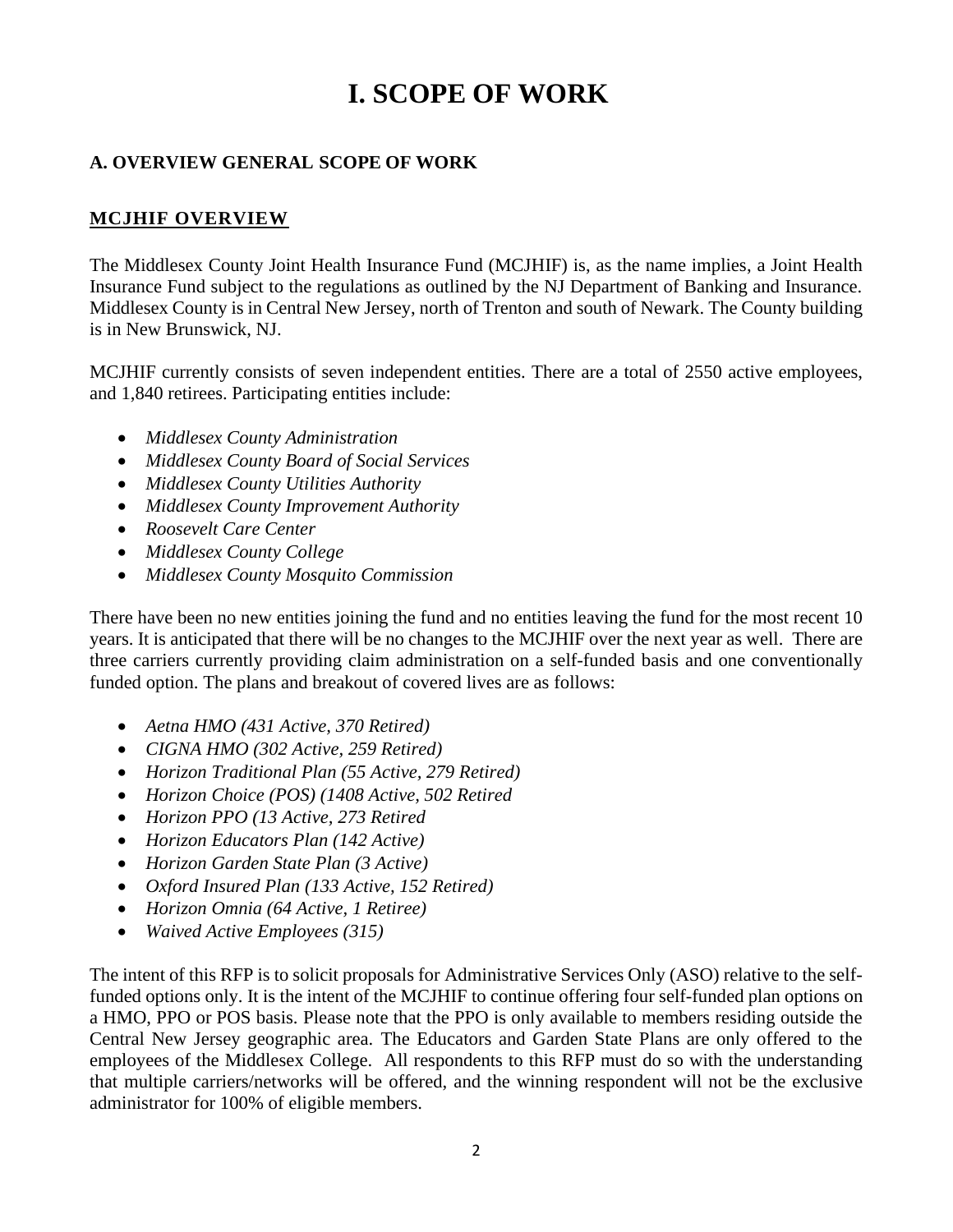# **Reinsurance**

Currently, all self-funded plans administered by Horizon, Aetna and CIGNA are covered under one reinsurance policy with a \$550,000 specific deductible. Coverage is written on a 12/24 basis. The winning respondents must provide detailed monthly reporting on all individual claims exceeding 50% of the specific deductible to the Risk Manager and provide appropriate detail to the reinsurance company allowing prompt reimbursement. There is no expectation or need for any quoting carrier or Third-Party Administrator to provide a reinsurance quotation.

# **Plan Summary**

- *Please duplicate the benefits as outlined in the Plan Documents. These documents are posted at [www.mcjhif.com](http://www.mcjhif.com/) under Benefit information/Plan information.*
- *A PPO alternative may be offered rather than Horizon Traditional.*
- *Prescription benefits are provided by an outside PBM for all entities.*
- *Carrier and non-carrier Third Party Administrators are encouraged to submit bids.*
- *Reinsurance is directed by MCJHIF and is not included in this RFP.*
- *The effective date for any changes in administrators will be January 1, 2023.*
- *A decision will be made by the Commissioners of MCJHIF relative to the winning candidates for no later than August 1, 2022.*

# **Retiree Eligibility**

All entities other than Middlesex College offer retiree coverage. Retiree coverage is Premium Free, Direct Billed or based upon Disability Retirement. Those meeting the requirements for Premium Free coverage have no premium contribution requirements other than what is mandated by Chapter 78. Those meeting the requirements to be considered a Direct Bill retiree may continue medical coverage on a premium paying basis. MCJHIF engages a billing service to collect and remit premium. The carriers/administrators will assume no responsibility relative to the premium billing process.

# **Eligibility and Reporting Breakdown**

Eligibility must be broken down by the seven Entities and further breakdown is as follows:

- *Active*
- *Active Disabled*
- *Active Disabled with Medicare*
- *COBRA*
- *Direct Bill Retiree*
- *Premium Retiree*
- *Disability Retirement*
- *Disability with Medicare*
- *RCC Pre 97 Direct Bill Retiree*
- *RCC Pre 97 Premium Free Retiree*

The winning respondents must have the capability to break down claims as noted above. Further, retiree claims must be broken down by Medicare and Non-Medicare eligible.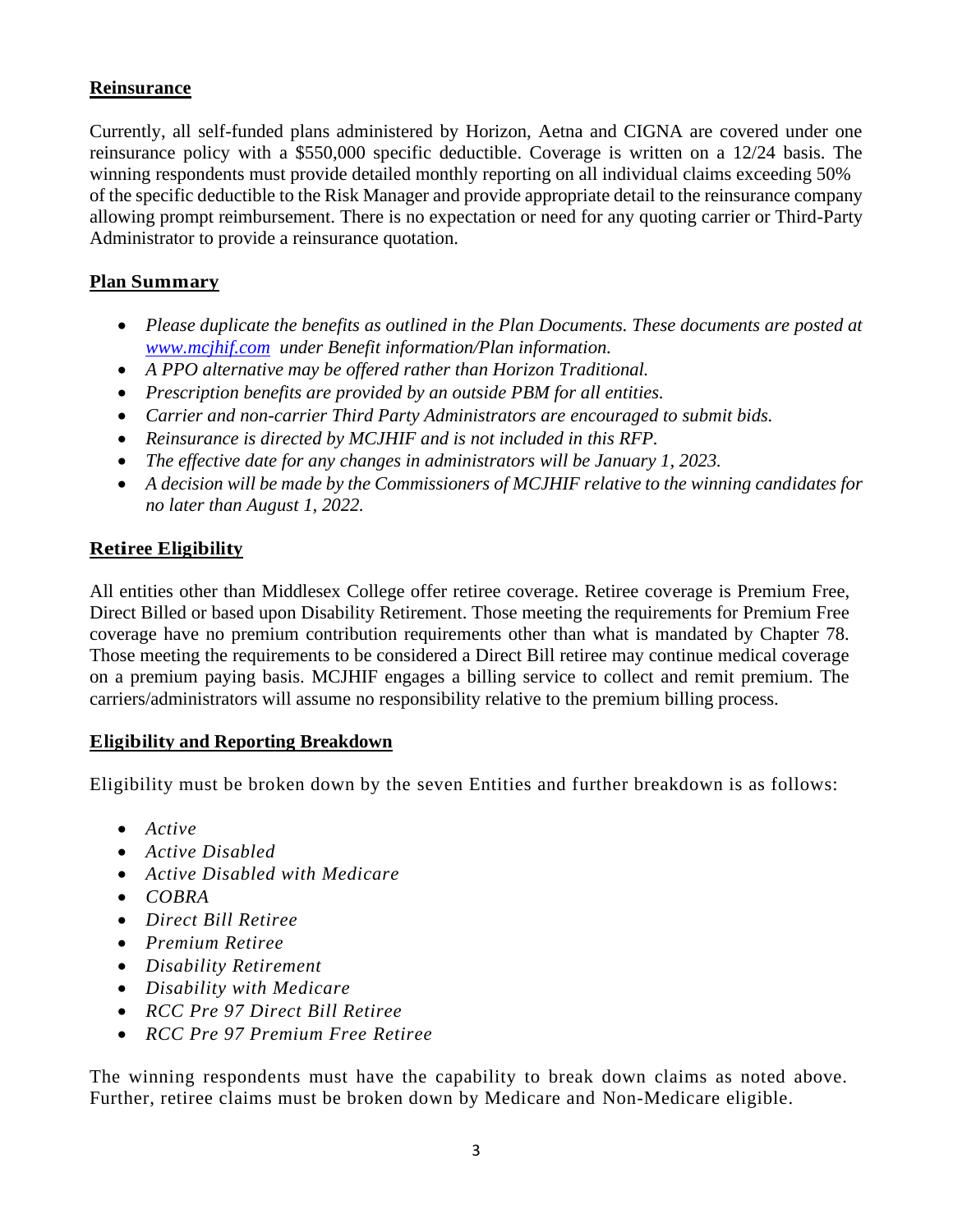## **B. GENERAL ADMINISTRATIVE REQUIREMENTS:**

### **Managed Care Networks**

If unable to offer an HMO plan, a capitated POS plan will be considered. As noted above, Aetna and CIGNA offer HMO Plans and Horizon offers the Traditional Blue Cross Blue Shield Plan, a capitated POS, PPO, OMNIA, Garden State (DPOS) and Educators (DPOS).

### **Capitation**

Please indicate whether the quoted plan alternative is capitated (Aetna HMO, CIGNA HMO and Horizon Choice are currently capitated). If capitated, please indicate the specific services capitated and the corresponding PMPM cost.

### **Commission**

No commissions, bonuses, overrides or service fees shall be paid to any party.

### **Compliance with the Request for Proposal**

All responses shall be prepared according to the Request for Proposal. Any item (s) your company cannot accommodate are to be disclosed in writing prior to binding acceptance by the Fund Administrator. After a commitment has been made MCJHIF, the Proposer will be held responsible for all items contained within the specifications. Further, the RFP response will become part of the contract.

### **Effective Date**

The effective date of the new contract will be January 1, 2023

# **Plan Design**

Please provide your proposal based on the current CIGNA, AETNA, or Horizon plan designs.

### **Quoted Fees**

A minimum fee guarantee of twelve (12) months is required but it is the desire of MCJIHF to have a three-year rate guarantee for all administrators selected as of January 2023.

### **Renewal Fees and Underwriting**

The selected administrator must deliver any rate adjustment no later than August 15th prior to the anniversary date each year. In addition to communicating any change in the administrative fee, the Carrier will detail claim activity for the past year and project any increase in claim cost for the upcoming plan year.

### **Ownership of Records**

All records, member files and miscellaneous data necessary to administer the plan shall be the property of MCJHIF. The selected carrier will be asked to transfer records to MCJHIF within 30 days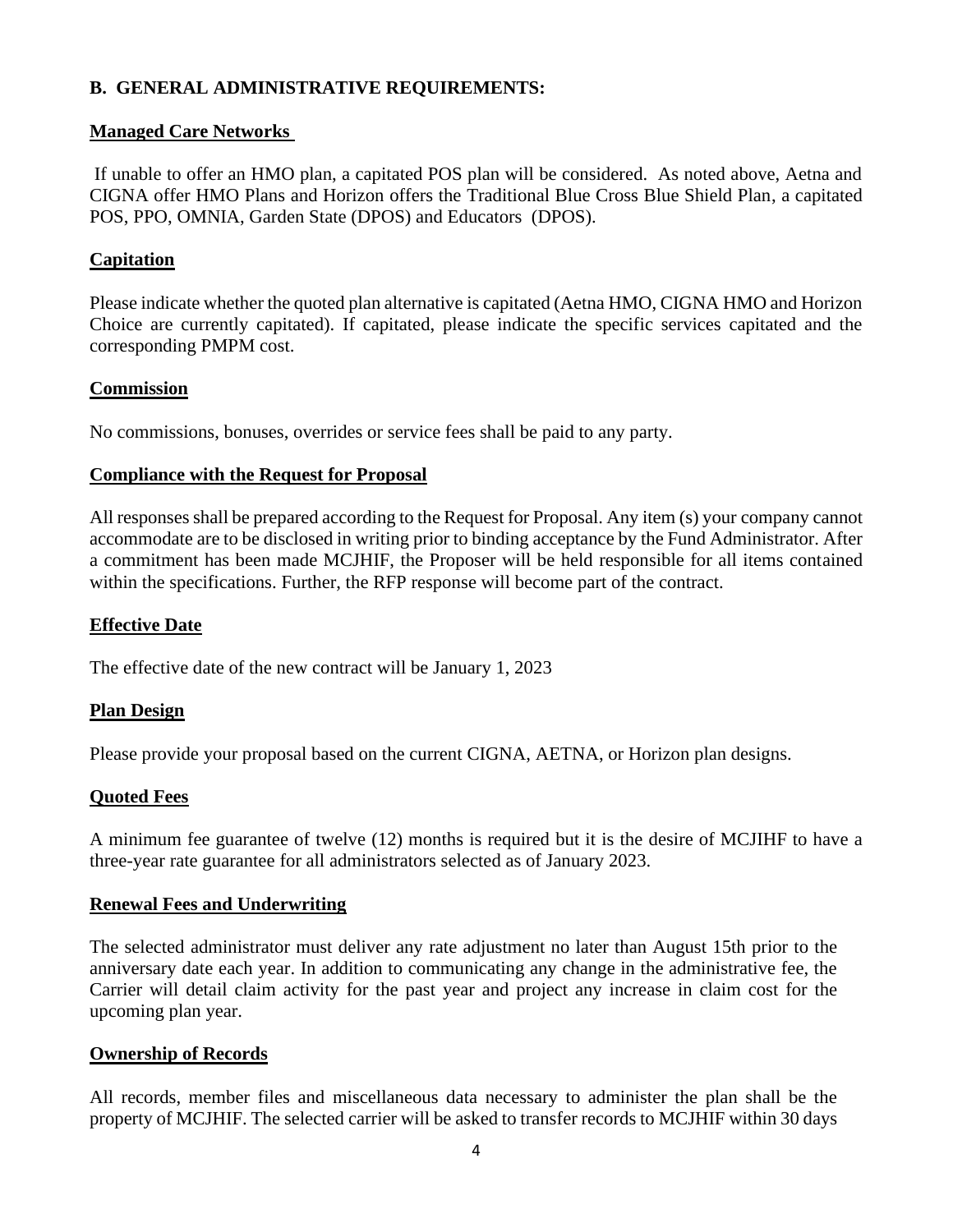after notice of termination.

### **Administrator Selection**

The selection of the Administrator(s) will be made on or before August 1, 2022.

## **Right to Audit**

MCJHIF reserves the right to audit the claim records and other financial records of its insurers/providers, as they pertain to the employee benefit program whenever it is deemed appropriate using "whatever methodology' MCJHIF may select assuming claim selection is statistically valid and random. Such audits may be performed by outside auditors selected by MCJHIF. By submitting a proposal to MCJHIF, you are agreeing to this provision and agree to **not place any limitation** on MCJHIF with regard to this provision unless stated herein.

### **Wellness Program Contribution**

During the 2020 and 2021 Plan Years, the current Administrators have contributed to the MCJHIF Wellness Fund. These contributions have been used to offset the cost of administering the Fund sponsored wellness programs. Please indicate the level of contribution (if any) your carrier will make to this Fund. Current contributions range between \$5,000 and \$25,000 annually.

### **Monthly Professional and Commissioners Meetings**

Every month MCJHF holds a Professionals meeting at the County building in New Brunswick, NJ. All Professionals including carrier representatives are expected to attend every month. The schedule is posted in advance of the new year. Please acknowledge the intent of your organization to attend these meetings.

Representatives from each carrier are also invited to attend the monthly Commissioners Meeting. Though attendance is not mandatory every month, there will be certain meetings where your attendance is required.

# **II. COST PROPOSAL**

The Proposal shall include labor, materials, equipment, supplies and expertise necessary to provide the services as outlined in the Request for Proposal.

The Proposal shall include the costs for the following services. A three-year rate guarantee is requested:

- Claims Administration (claims incurred on or after January 1, 2023)
- Utilization Review Health Info Line
- Case Management and Precertification
- HIPAA Administration
- Network Fee
- Disease Management/Predictive Modeling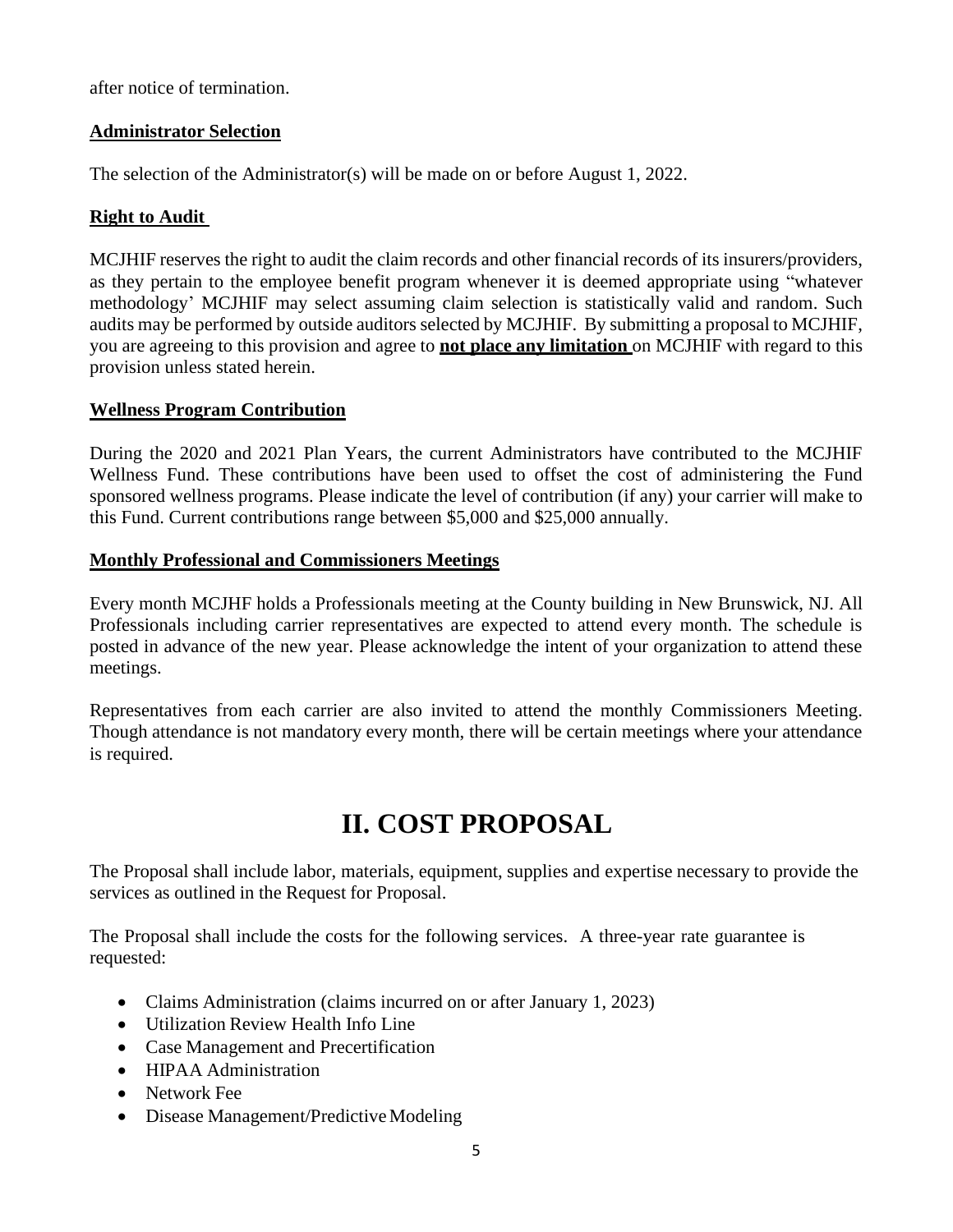- Stop Loss Claim Filing and Accounting
- Costs related to External Appeals as mandated by PPACA.

Please clearly identify what services, if any, you do not provide within your proposal. For services provided, please clearly outline the cost of each or indicate if it is included in other fees.

Please complete the Cost Spreadsheet below:

|                                        | Year One | Year Two | Year Three |
|----------------------------------------|----------|----------|------------|
| Start Up Cost (Flat fee if any)        |          |          |            |
| Administrative Fee (PEPM)              |          |          |            |
| Network Access Fee (PEPM)              |          |          |            |
| Pre-Admission/Concurrent Review (PEPM) |          |          |            |
| Case Management (per hour)             |          |          |            |
| External Appeals Fee (per appeal)      |          |          |            |

- 1. The administrative fee should be based on claims incurred on or after January 1, 2020
- 2. Please indicate those costs included within the basic administrative fee

# **III. DISEASE MANAGEMENT**

Please provide detail on the Wellness and Disease Management programs offered by your organization. Please distinguish between Standard Services (no additional fee) and Specialty Services (additional fee required). Services of interest include, but are not limited to:

- Chronic/Catastrophic Case Management
- Online Health Screenings (Health Risk Appraisal)
- Online Health Education (Diet, Exercises, Stress Reduction)
- Telephonic Health Coaching
- Fitness Center Discounts
- Onsite Biometric Screenings
- Gym Membership Discounts/Senior Programs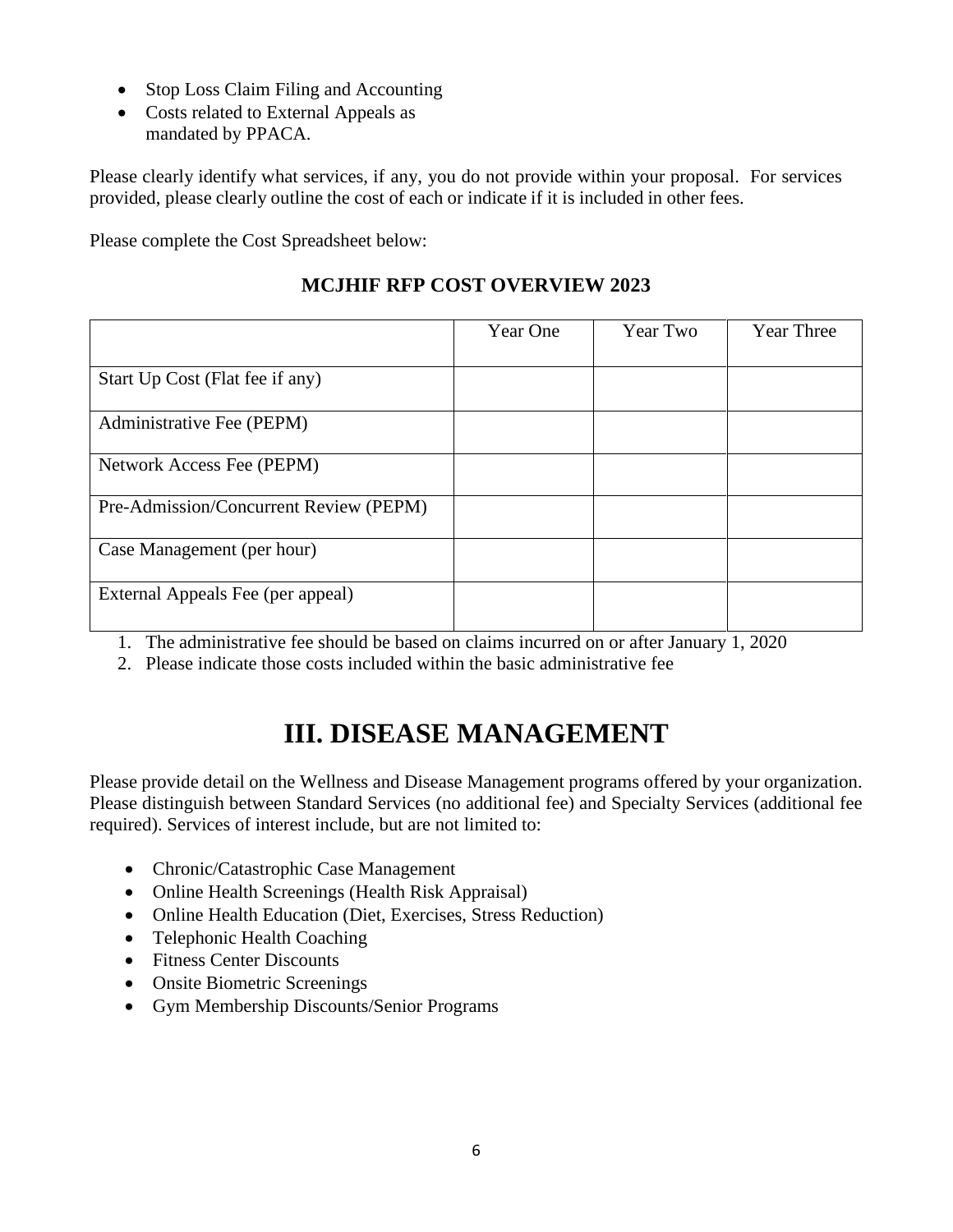# **IV. COST PROJECTION REQUEST**

The MCJHIF is considering removing the PCP referral requirement for the Horizon Choice, Aetna HMO and CIGNA HMO plans. This change, if implemented will not change any other provisions of the plans as currently in effect. For the in force self-funded plans (Aetna, CIGNA, Horizon POS) use current claim data to project the financial impact of removing the PCP referral requirement. Please express your projection as a percentage of current cost (i.e. Plus 1 % of total claim cost)

# **V. VENDOR QUALIFICATIONS**

The Proposer must demonstrate that it has five (5) consecutive years of experience in the services required in Section I, Scope of Work.

The following elements must be included in each:

- TPA proposal: Description of Company
- Experience
- References
- Answers to Questionnaire

The submittal requirements for each of these elements follow. Please note that proposals must include the information requested here in the manner specified. If the information is not included in the manner specified, the proposal will be considered non-responsive and may be eliminated from consideration.

# **A. DESCRIPTION OF COMPANY**

The Proposer shall describe its company with the following data to be included:

- Name of company; if a joint venture, name of joint venture with [affiliates;](https://naimc-my.sharepoint.com/:x:/p/d_hissey/Eb1N6MYTkJNFkt5QP7YVA44B6JuA8YD3d8z3TPpE9SV_lw)
- Address of corporate headquarters and New Jersey Area location, if differing;
- Telephone, Email, Website and fax number for New Jersey Service Location;
- Form of company; i.e. sole proprietor, partnership, corporation;
- Provide the Federal Employer Identification number (FEIN);
- Date company formed; date incorporated if a corporation;
- Company principals including President, Chairman, VPs, COO, CFO;
- Licenses (provide a copy of all licenses and/or permits required to do business in the State of New Jersey)

The Proposer will disclose any pending acquisitions or divestitures that could impact this contract.

Please provide information on any current, pending or past lawsuits which have taken place in the last five years.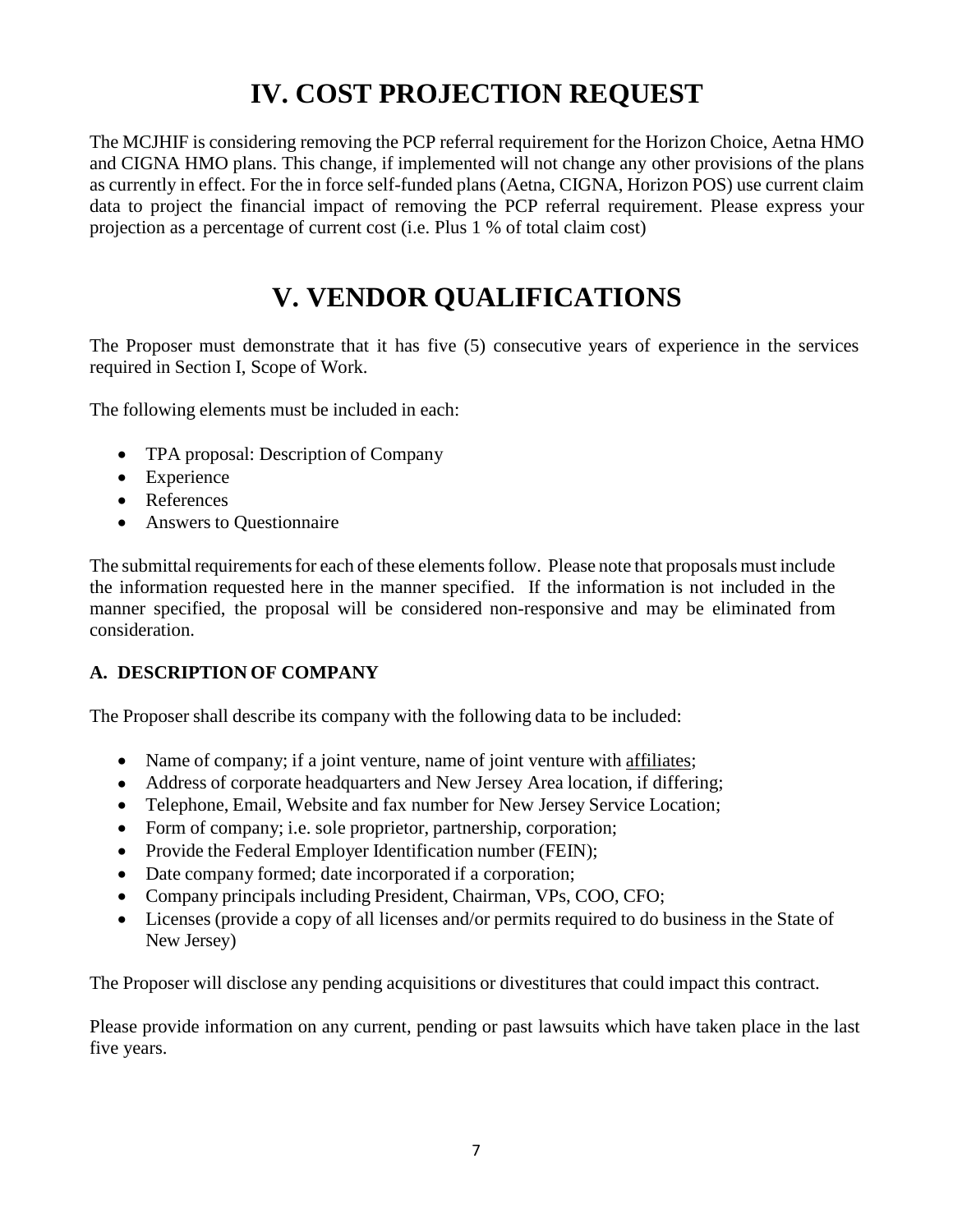### **B. EXPERIENCE/REFERENCES**

The Proposer will provide a listing of at least three (3) other government agencies and two (2) Joint Health Insurance Funds located in New Jersey of comparable size for which similar work has been performed by the Proposer. Please provide name of entity, address, phone number, email, contact person, and brief description of services. The Proposer will provide detail regarding experience performing TPA services of comparable scope to the work outlined in Section I of this Request for Proposal.

# **VI. QUESTIONNAIRE**

### **Network**

- 1. Indicate % of Inpatient contracts by methodology:
	- a. Per Diem:
	- b. DRG:
	- c. Case Rates:
	- d. % off Charges:
- 2. What is the fee schedule upon which Outpatient fees are based?
- 3. Is your network exclusive to your Carrier or TPA?
- 4. What is your 2022 target per member per month (PMPM) medical cost for your network?
- 5. What was your historic PMPM medical cost for the PPO network in the Central New Jersey Area?
	- a. 2020 b. 2021
- 6. What was your average inpatient discount in the Central New Jersey Area?
	- a. 2020 b. 2021
- 7. What was your average outpatient discount in the Central New Jersey Area?
	- a. 2020 b. 2021
- 8. What was your average physician discount in the Central New Jersey Area?
	- a. 2020
	- b. 2021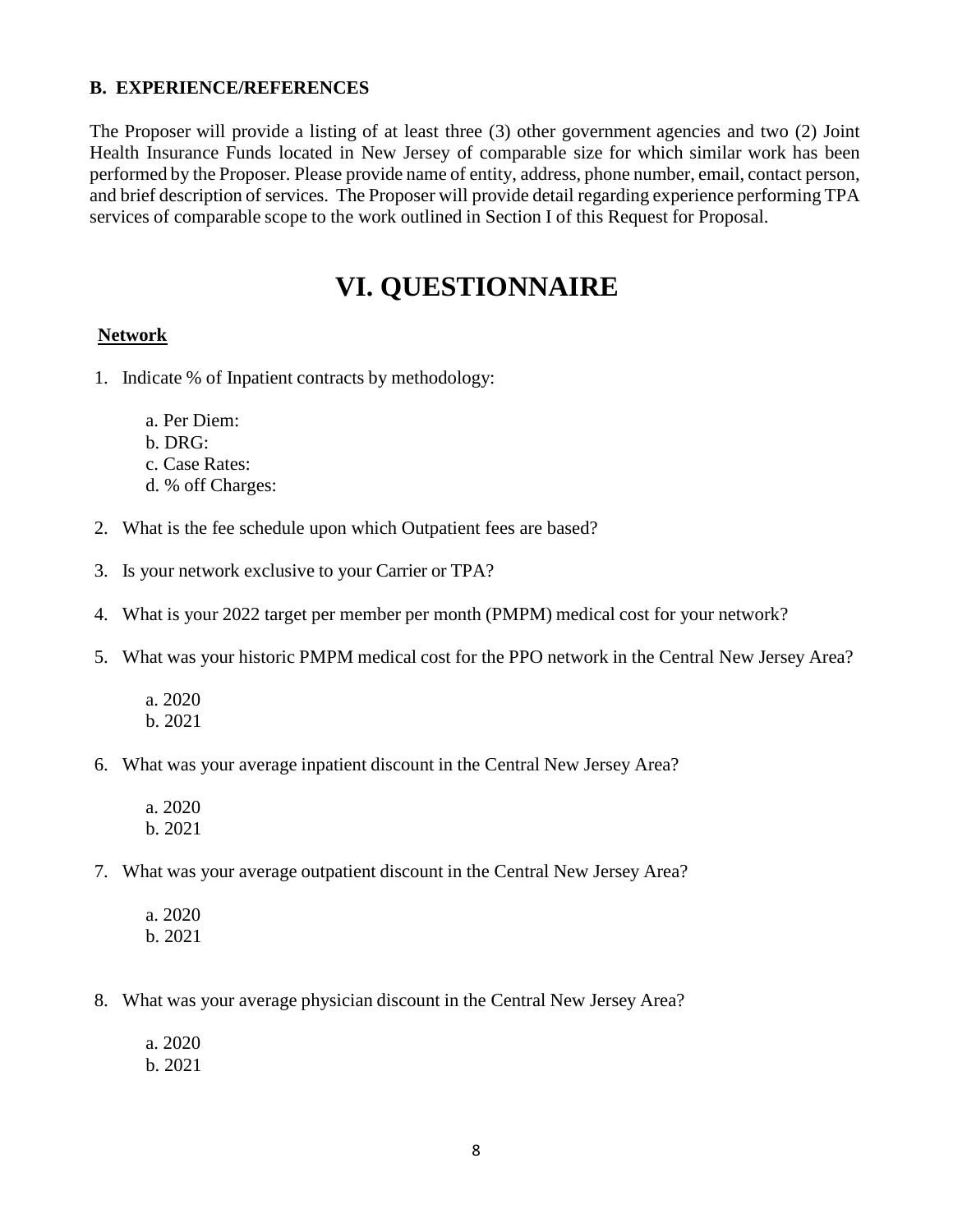- 10. What is your average contracted facility discount in the Central New Jersey Area?
	- a. 2020 b. 2021
- 11. Are you willing to place guarantees on provider discounts attained? Please provide the structure of the guarantee.

### **Claim Services**

- 12. Where would the primary claim-paying unit be located for the MCJHIF?
- 13. For the above-mentioned office, what was your average claim turnaround time in calendar days for:

a. 2020 b. 2021

14. For the above-mentioned office, what was your claim payment procedural accuracy percentage for?

a. 2020 b. 2021

- 15. For the above-mentioned office, what was your claim payment financial accuracy percentage for?
	- a. 2020
	- b. 2021
- 16. For the above-mentioned office, what percentage of claims were automatically electronically adjudicated in:
	- a. 2020 b. 2021
- 17. For which services and to whom, do you outsource the following: If outsourced, please identify the vendor.
	- a. Mental health
	- b, Disease Management
	- c. Laboratory
	- d. Network management
	- e. Utilization management
	- f. Subrogation
	- g. Other services?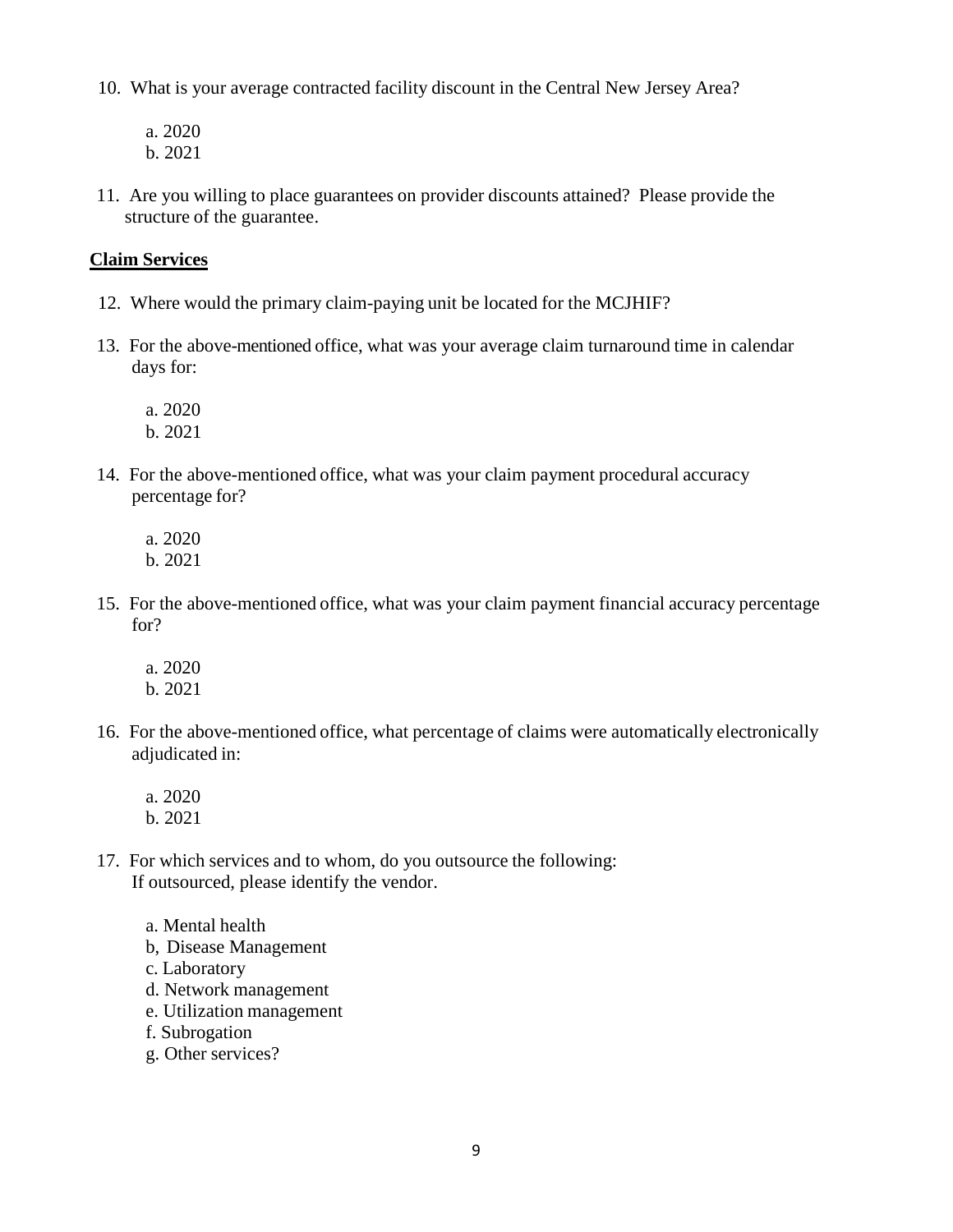- 18. Identify the supervisor-to-claims examiner ratio.
- 19. Are claims processors also responsible for answering telephones?
- 20. Under what circumstances do you deny or pend a claim for COB investigation?
- 21. Do you produce EOBs for zero pays?

### **Utilization Review Services**

- 22. To what extent do you involve the patient and/or family in the review process? Be Specific.
- 23. What percent of all cases are reviewed by a physician and what determines whether a physician becomes involved?
- 24. What are your standard precertification requirements?
- 25. Describe your review criteria for:
	- a. Medical necessity for proposed care
	- b. Medical necessity for admission and continued stay
	- c. Length of stay
	- d. Mental health care (inpatient and outpatient
	- e. Chemical dependency (inpatient and outpatient)
	- f. Necessity for surgical procedures (inpatient and outpatient)
	- g. Case management
	- h. Outpatient services
- 26. What disease management programs do you provide specific to CHF, COPD, CAD, PAD, and Diabetes?
- 27. What is the ratio of medical management staff per 1000 members?
- 28. What is your fee structure? Do you charge on a monthly or case rate?
- 29. What accreditation do you hold and at what level?
- 30. What is the ratio of medical management staff to every 1000 members. What are the various accreditation standards do you follow?
- 31. Define your concurrent review process?

#### **Member Services**

- 32. Please provide results from the following surveys for both 2019 and 2020.
	- a. Member satisfaction
	- b. Provider satisfaction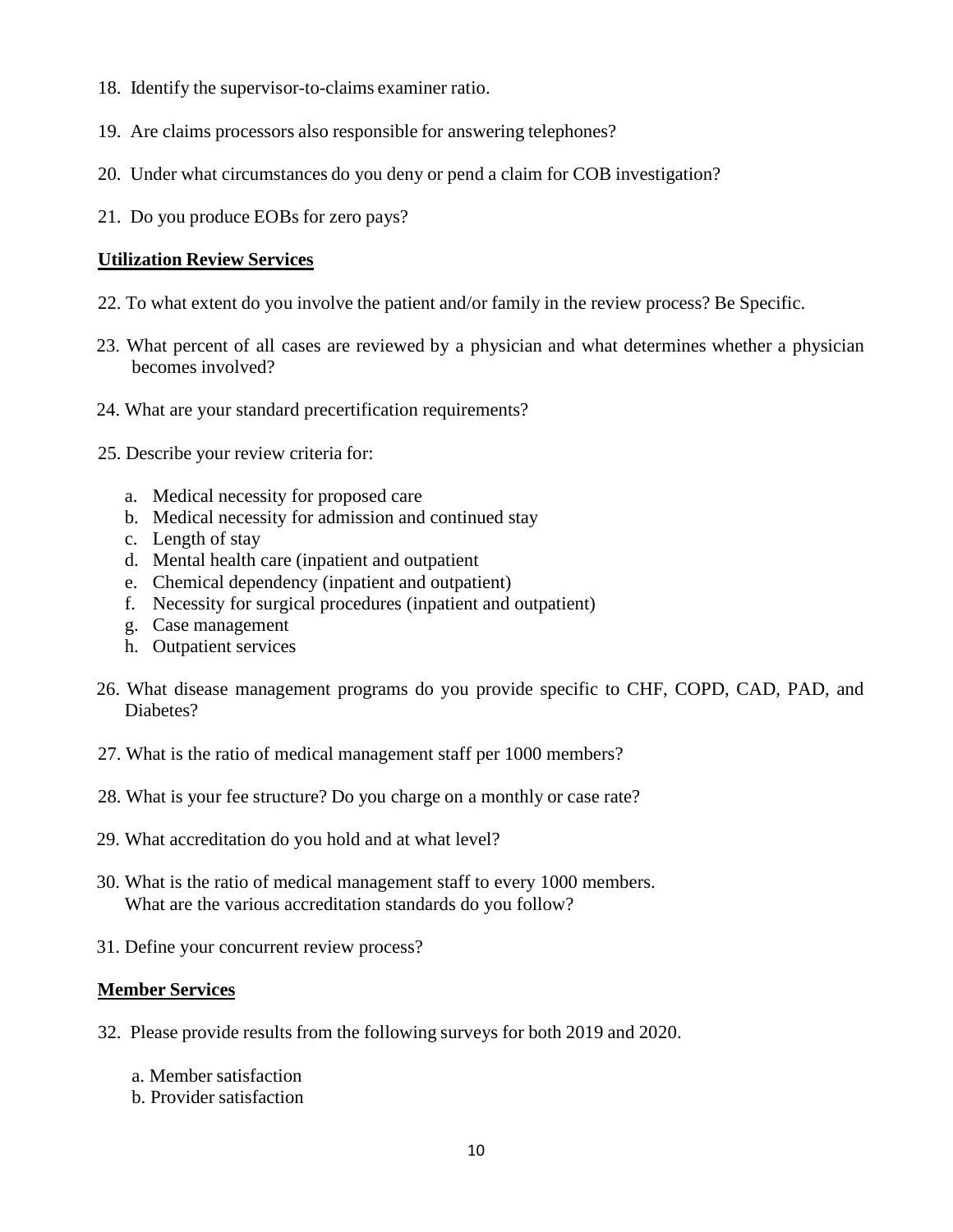- 33. What are your weekday and weekend hours of operation for telephone member services?
- 34. What provision do you have for handling after-hours telephone calls or emergency requests?
- 35. What was the 2020 and 2021 telephone average speed of answer?
	- a. Member Line b. Provider Line c. Combined d. Medical/Utilization Review Line
- 36. What was the 2020 and 2021 telephone abandonment rate?
	- a. Member Line b. Provider Line c. Combined d. Medical/Utilization Review Line
- 37. Do members have email access to customer service?
- 38. Describe the staffing of the MCJHIF member services team (number of processors per 1000 members, number of other accounts in unit, etc.). Will this account be assigned to a specific service unit?
- 39. What is your staffing ratio of member services representatives to client employees?
- 40. Identify the supervisor-to-member services representative ratio.
- 41. Does the member services staff have the ability to make online corrections to the claim systems when additional information is received?

# **Customer and Consumer Tools**

- 42. Are provider directories available on your website? How often are they updated?
- 43. Who is the provider of your web-based health information?
- 44. What wellness information, such as guides and nutritional information, is available online?
- 45. What value-added services are provided (i.e. Hearing Aid discounts, Gym memberships, smoking cessation, weight loss)?
- 46. Do you have disease-specific information online?
- 47. Are your medical web tools interactive, i.e., do they provide members with specific questions to ask their doctors based on diseases/symptoms with input by the member?
- 48. Does your website provide market and average network pricing for procedures?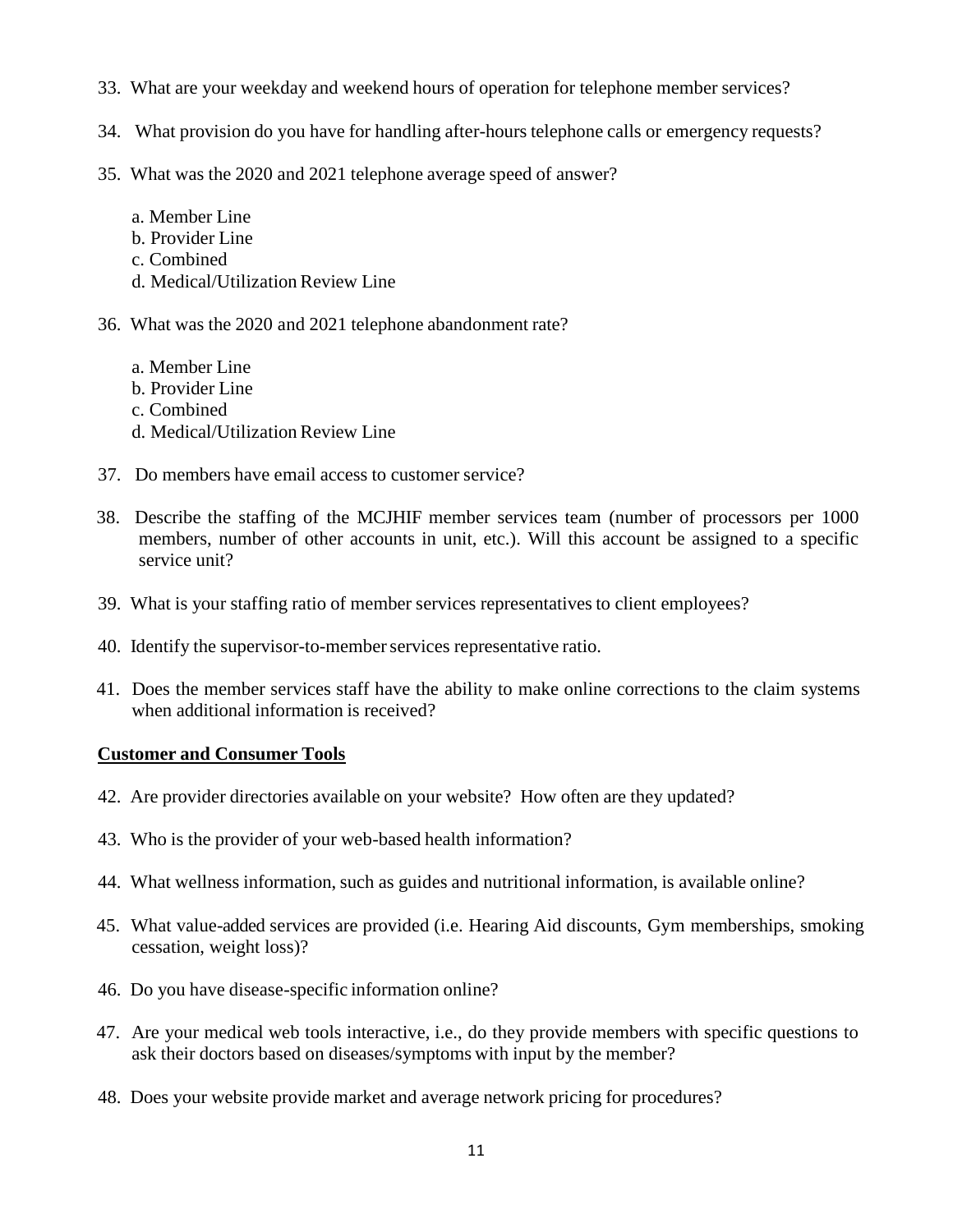- 49. Can members request ID cards on your website?
- 50. Can the employee view his/her dependent claims on the website?
- 51. Describe the information available to employees regarding claim activity for each of their participating dependents.
- 52. How quickly are claims processing information available on the website?
- 53. Can members print EOBs from the website?
- 54. How often are employee statements mailed?

### **Management Information**

- 55. Provide the names and experiences of the individuals that would have primary account management responsibility for the MCJHIF?
- 53. Please provide a sample of your utilization management reports.
- 54. Are these reports paper or web-based?
- 55. Are these reports available on a monthly or quarterly basis?
- 56. What ad hoc capabilities are available on your website?
- 57. Utilization, large claim and claim lag reports must be submitted to the Fund Administrator on a monthly basis by the 15th of the following month. Please confirm that you can accommodate this requirement. Will there be an additional cost for ad hoc reports?
- 58. Will these reports be available online? Will they be in a downloadable format that can be manipulated (such as Excel)?
- 59. MCJHIF tracks claims in numerous ways, including actives, COBRA participants, retirees, over and under 65, for example. Please confirm that you can accommodate this type of claim tracking.
- 60. MCJHIF has stop loss coverage. Are there any fees associated with coordinating with the stop loss vendor?
- 61. Describe your banking arrangements and requirements, including any mandatory deposits.

#### **Communication & Administration**

- 62. What communication materials are included in your pricing? Please be very specific.
- 63. What enrollment meeting support do you provide? Is it included in your pricing?
- 64. What is your recommended communications method for employees who cannot attend enrollment meetings?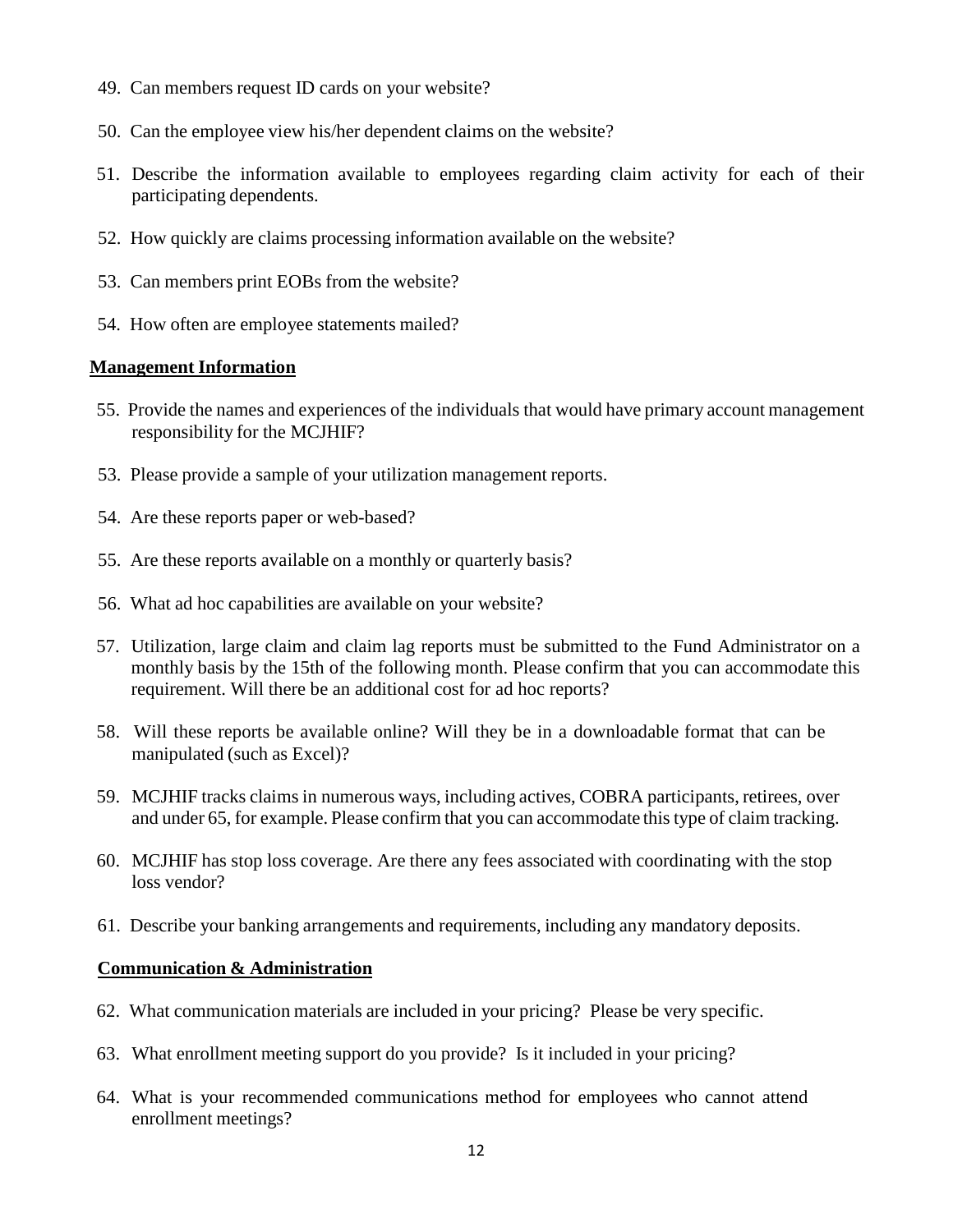- 65. What is your deadline to receive eligibility for you to guarantee that ID cards will be received before the effective date?
- 66. Do you handle the creation of the Plan Document and Summary Plan Description? What is the timeframe of draft to printed copy?
- 67. Please provide an estimated implementation timeline assuming a 1/1/22 effective date.
- 68. Please include a draft of your Standard Administrative Services Agreement.
- 69. Do you offer Performance Guarantees? If so, please provide the guarantee with this proposal.

### **Eligibility Data Management**

- 70. MCJHIF remits eligibility to all carriers electronically via the Unicorn HRO Eligibility Management System.
	- a. Will your firm accept data electronically on a daily or weekly basis?
	- b. Does your firm currently accept an eligibility feed from Unicorn HRO?
	- c. Will there be any costs charged back to the MCJHIF relative to the electronic connection with Unicorn?
	- d. Is there a specific team assigned to the electronic data transmission process?
	- e. How much lead time is required to affect a smooth transition of data from Unicorn to your system?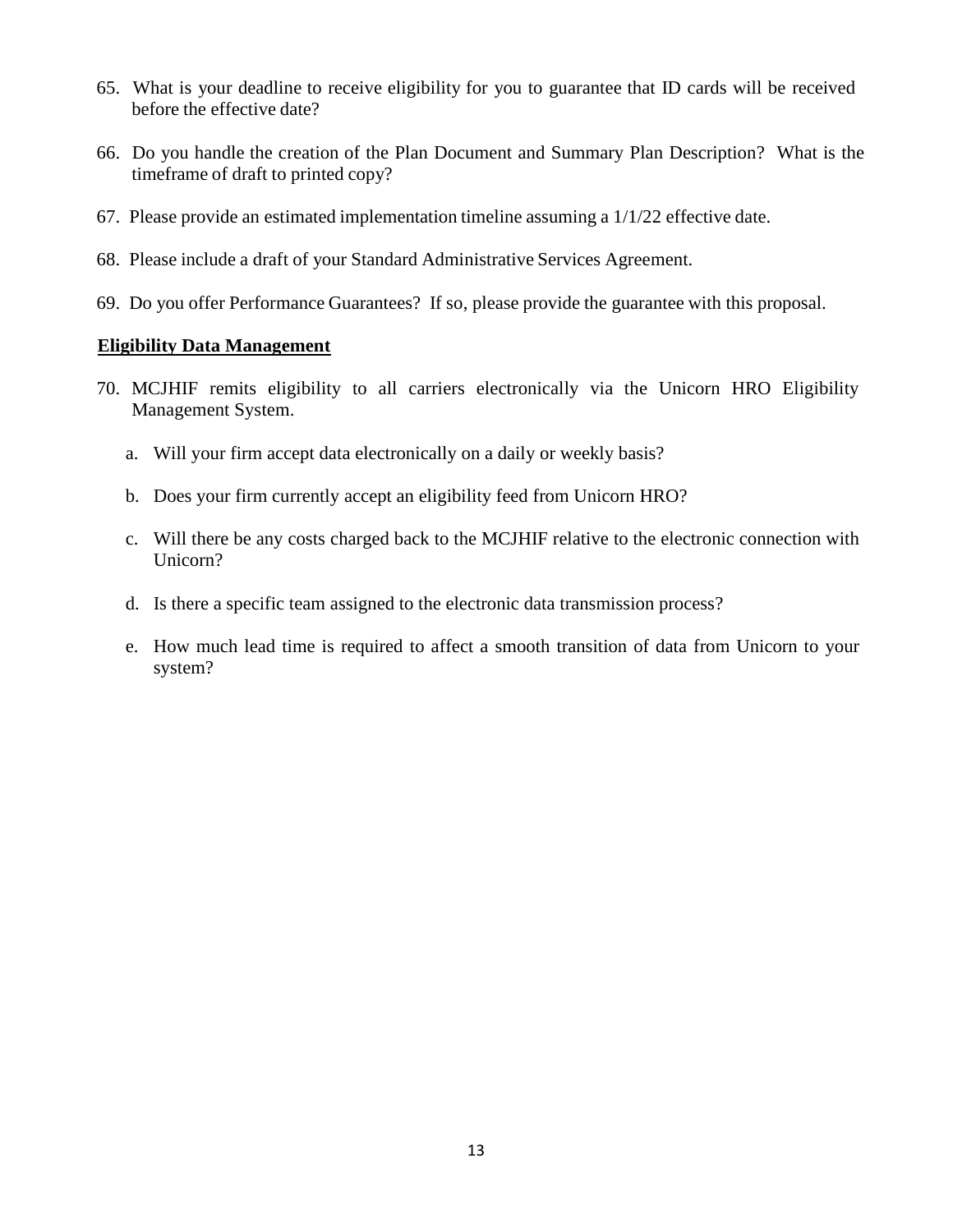# **VIII. BIDDER AFFIDAVIT**

# *Invitation To Bid*

# **HEALTH INSURANCE CLAIM ADMINISTRATON & NETWORK SERVICES**

The undersigned certifies that he/she is an agent of the company shown and as such agent is authorized to submit this bid on its behalf.

| FED TAX ID#                                                                                  |  |
|----------------------------------------------------------------------------------------------|--|
| <b>COMPANY</b>                                                                               |  |
| <b>ADDRESS</b><br>the control of the control of the control of the control of the control of |  |
| CITY/STATE/ZIP                                                                               |  |
| PHONE (<br>$\lambda$                                                                         |  |
| <b>FAX</b><br>$\left($<br>$\lambda$                                                          |  |
|                                                                                              |  |
| Authorized<br>Signature                                                                      |  |
| NAME/<br><b>TITLE</b>                                                                        |  |
| <b>DATE</b>                                                                                  |  |
|                                                                                              |  |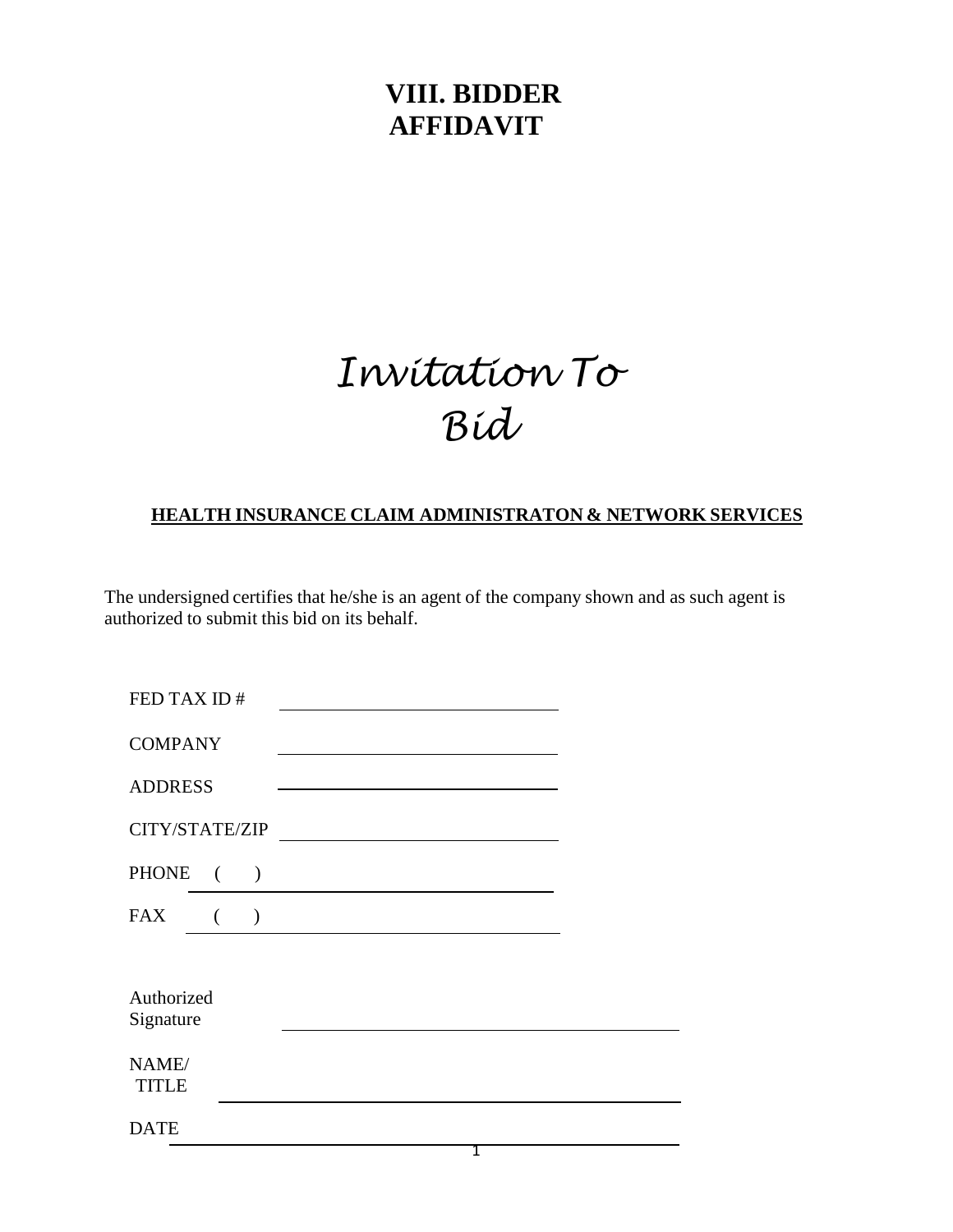#### **CONFIDENTIALITY & NON-DISCLOSURE AGREEMENT**

This Confidentiality & Non-Disclosure Agreement ("Agreement") is made this day \_\_\_\_\_\_\_\_\_\_\_\_\_\_\_\_\_, 2022 by and between North American Insurance Management (the "Consultant") and \_\_\_\_\_\_\_\_\_\_\_\_\_\_\_\_\_\_\_\_\_\_\_\_\_\_\_\_\_\_ (the "Administrator"), and their affiliated entities now in existence, or to be formed. The Consultant and Administrator shall be individually referred to as a "Party" and collectively referred to as the "Parties".

**WHEREAS**, the Consultant and Administrator are both interested in evaluating certain claim data (the "Evaluation"); and

**WHEREAS**, both Parties are desirous of protecting their proprietary interests, activities and information connected with the Evaluation; and

**WHEREAS**, both Parties desire to facilitate ongoing discussions regarding the Evaluation.

**NOW, THEREFORE,** in consideration of the foregoing, the receipt and sufficiency of which are hereby acknowledged, the Consultant and Administrator hereby agree as follows:

1. The term "Confidential Information" shall mean any and all information concerning the Evaluation and the individuals involved with each Party, directly and indirectly, and shall include but not be limited to, all information whether communicated in writing, orally, electronically or otherwise, and whether or not prepared by the Parties, its members, employees, attorneys, representatives, consultants or agents. Confidential Information shall not include information which is (i) known by either Party without an obligation of confidentiality, (ii) publicly known or becomes publicly known through no unauthorized act of the Parties, (iii) rightfully received from a third party, (iv) independently developed without the use either Parties information, or (v) approved by the other Party for disclosure. The foregoing shall not prevent either Party from disclosing information which is required to be disclosed pursuant to governmental or legal mandate so long as both Parties agrees to provide the other Party with notice of such requirement prior to any such disclosure.

2. Both Parties agree that all Confidential Information it receives shall remain strictly confidential. Both Parties agree not to use any Confidential Information except as otherwise provided herein. Both Parties agree to not disclose Confidential Information to any third party, except as provided herein or without the prior written consent of the other Party. Both Parties also agree to not disclose to any third party the fact they are discussing the Evaluation or the content of any of their discussions.

3. Each Party shall have the right to communicate Confidential Information to its principals, officers, employees, attorneys and other professionals only to the extent necessary for each Party to evaluate a data and for no other purposes. All third parties receiving Confidential Information shall agree to be bound by the terms and conditions of this Agreement.

4. Both Parties acknowledge and agree that they shall acquire no rights, title or interest in the Confidential Information by virtue of this Agreement.

5. Both Parties agree to take such steps as may be reasonably necessary to prevent any unauthorized disclosure of Confidential Information to any third party.

6. Upon completion of the discussions or evaluation, both Parties may request and hereby agree to promptly return all Confidential Information, including all copies, to the disclosing Party.